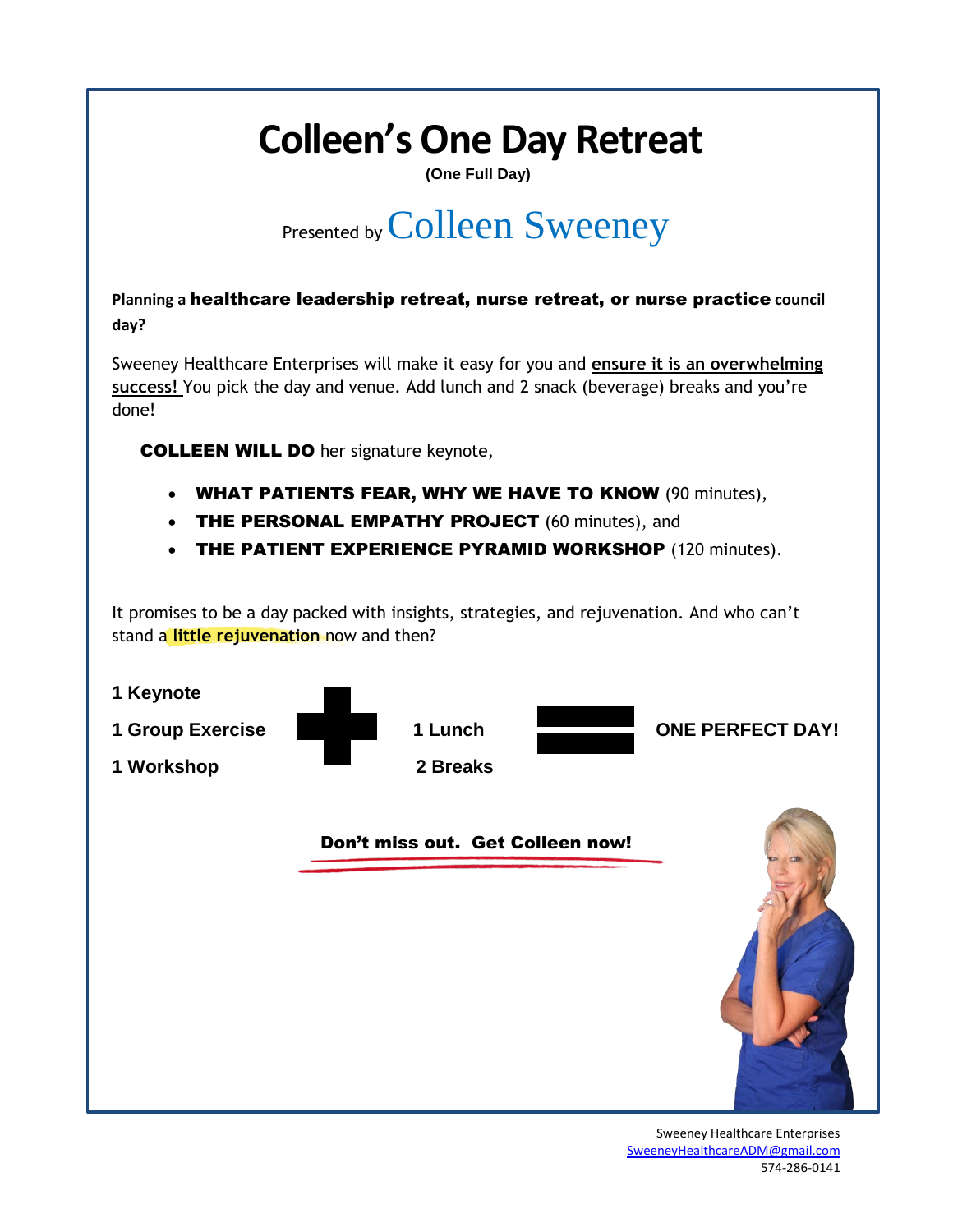## **"What Patients Fear and Why We Need to Know"**

# Presented by Colleen Sweeney

*(75 minutes, fully customized to your organization to gain maximum audience impact)*

## Have you ever wondered how and what those healthcare organizations in the top 5 percent are doing to WOW patients and get those unbelievably high scores?

And of course, haven't we all wondered how we could all possibly work any harder, faster or longer to serve patients and their loved ones?

Are we feeling frustrated chasing initiatives and survey results that seem impossible to achieve?

## There is one simple factor that is the key to overcoming those hurdles. That one thing is the miracle drug that every patient seeks.

Colleen Sweeney – the nation's chief expert on the topic of patient fears **will share with you and your audience what that miracle drug is** and how we can deliver it to patients without having to work harder, faster or longer.

### As a nurse, Colleen discovered THE ONE QUESTION that completely transforms our patient's experiences,

and Colleen will reveal that one question, along with the results of several completed studies titled, **The Patient Empathy Project** – focusing on what patients fear about healthcare, hospitals and doctors. The results may truly surprise you!

> Sweeney Healthcare Enterprises [SweeneyHealthcareADM@gmail.com](mailto:SweeneyHealthcareADM@gmail.com) 574-286-0141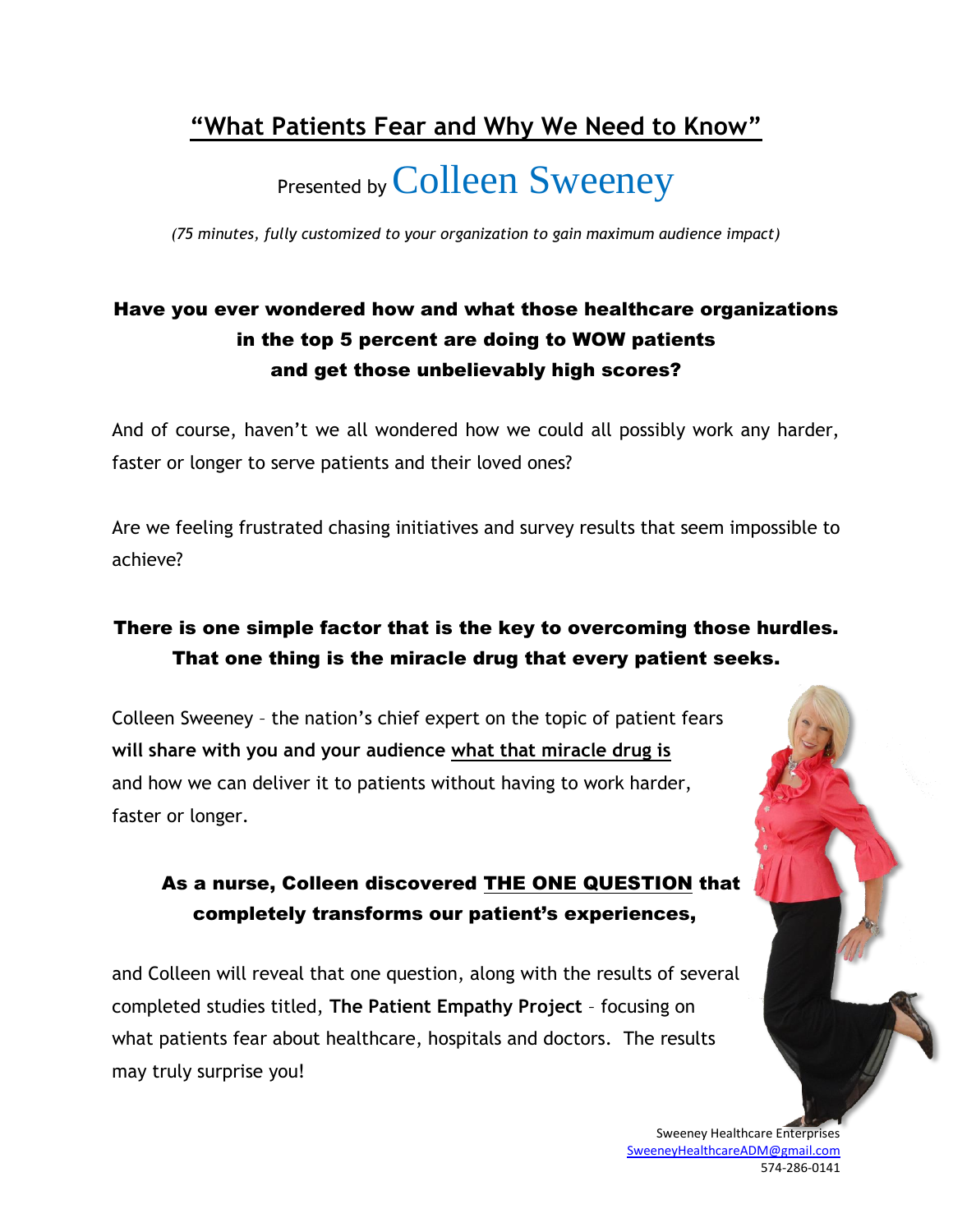Attendees walk away with practical solutions and take-aways that can be immediately implemented - all designed to alleviate the never-spoken patient fears…

Now here's some GREAT news… That "magic drug" will move our hearts and minds, AND more importantly - our patient's hearts and minds.

## And… here's the BIG bonus: It WILL NOT INCREASE YOUR WORKLOAD!!

Colleen has helped many hospitals and healthcare organizations dramatically transform their metrics and survey scores to be in the top decile - simply by implementing her Patient Empathy Protocol into their daily care!!

It all begins with Colleen's keynote presentation – "What Patients Fear and Why We Need to Know – a CAHPS Improvement Strategy.

#### Don't miss it. Get Colleen now!

*"Colleen was the highlight of our client conference. A fresh perspective on patient concerns and how to effectively connect with them delivered in a not to be forgotten performance bursting with wit, energy and compassion. A must see! "*

#### *Tom Klopack, CEO - Skylight Healthcare*

*"Colleen's interactive, insightful and engaging content motivated our conference attendees from start to finish. She understands - and helps others to appreciate - the concerns and fears of patients who are trying to manage their health in a complex system."*

#### **Patrick Ryan, CEO - Press Ganey Associates**

*"The Patient Empathy Project - "Meaningful, wonderful, touching presentation. Very impressed!"*

#### **Pat Goodberry-Dyck, COO - HealthCare Service Excellence Conference**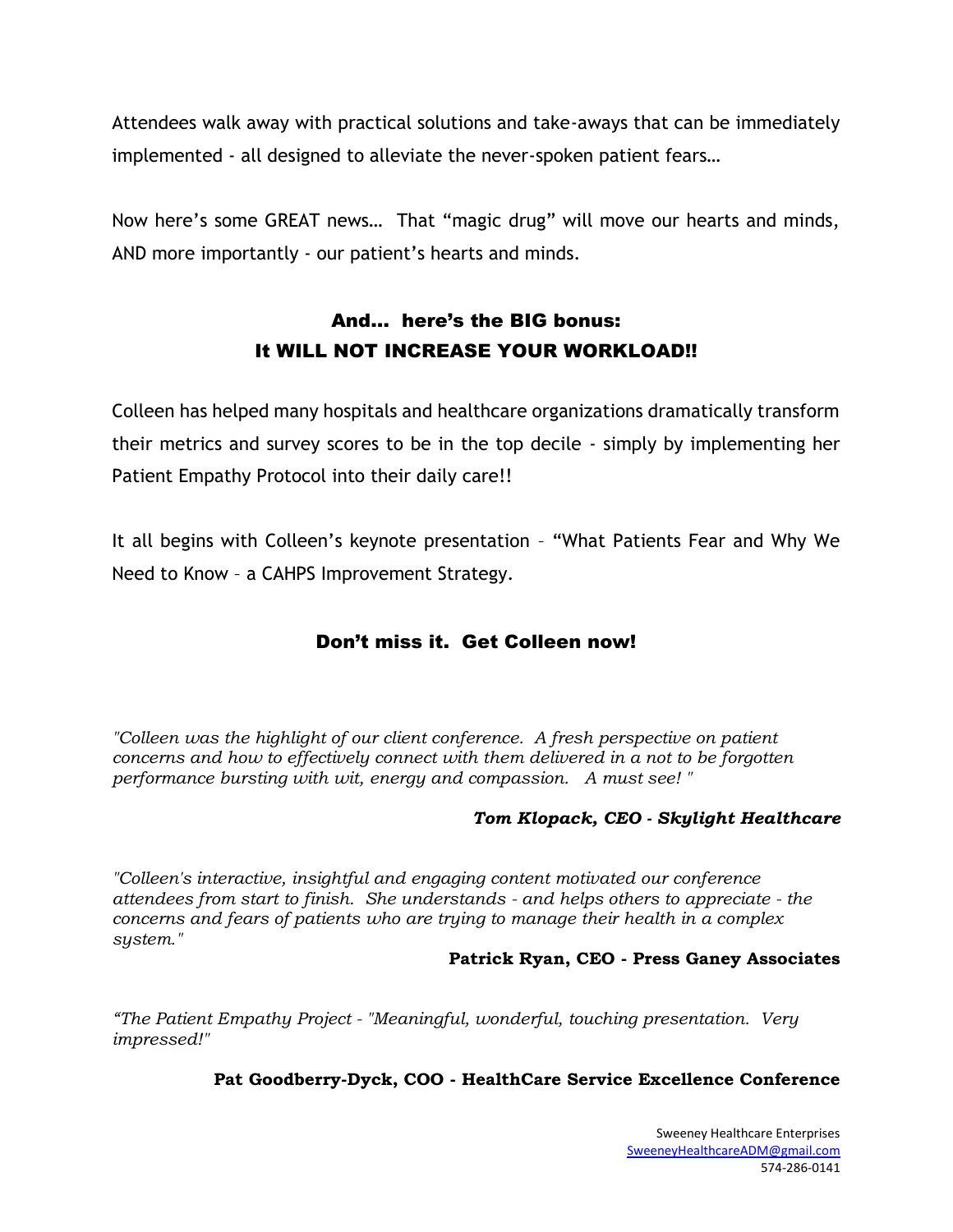## **"The Personal Empathy Project™"**

# **Group Exercise**

*(60 insightful minutes)*

# Presented by Colleen Sweeney

Taking a good look at our **own personal fears** in healthcare can help to narrow the gap that stands in the way of our connection with patients' fear.

**Empathy is an ability that can** be developed more fully when we take the time to examine our own anxieties. Through this exercise, we discover that we hold the answers to calming patients fear within ourselves.

THE PATIENT EMPATHY PROJECT<sup>SM</sup> revealed that many of the fears we suffer from as adults stem from earlier childhood experiences. **Each of us is a prisoner** of our past experiences. Using artwork, Colleen will help audiences identify their own fears in healthcare settings. Often emotional, frequently surprising, always valuable, this exercise is one of the key components to allowing us to see the healthcare experience as patients see it.

**This session is a perfect fit for an all-day** 

- Leadership Development Meeting,
- Nurse Retreat, or
- Volunteer Conference!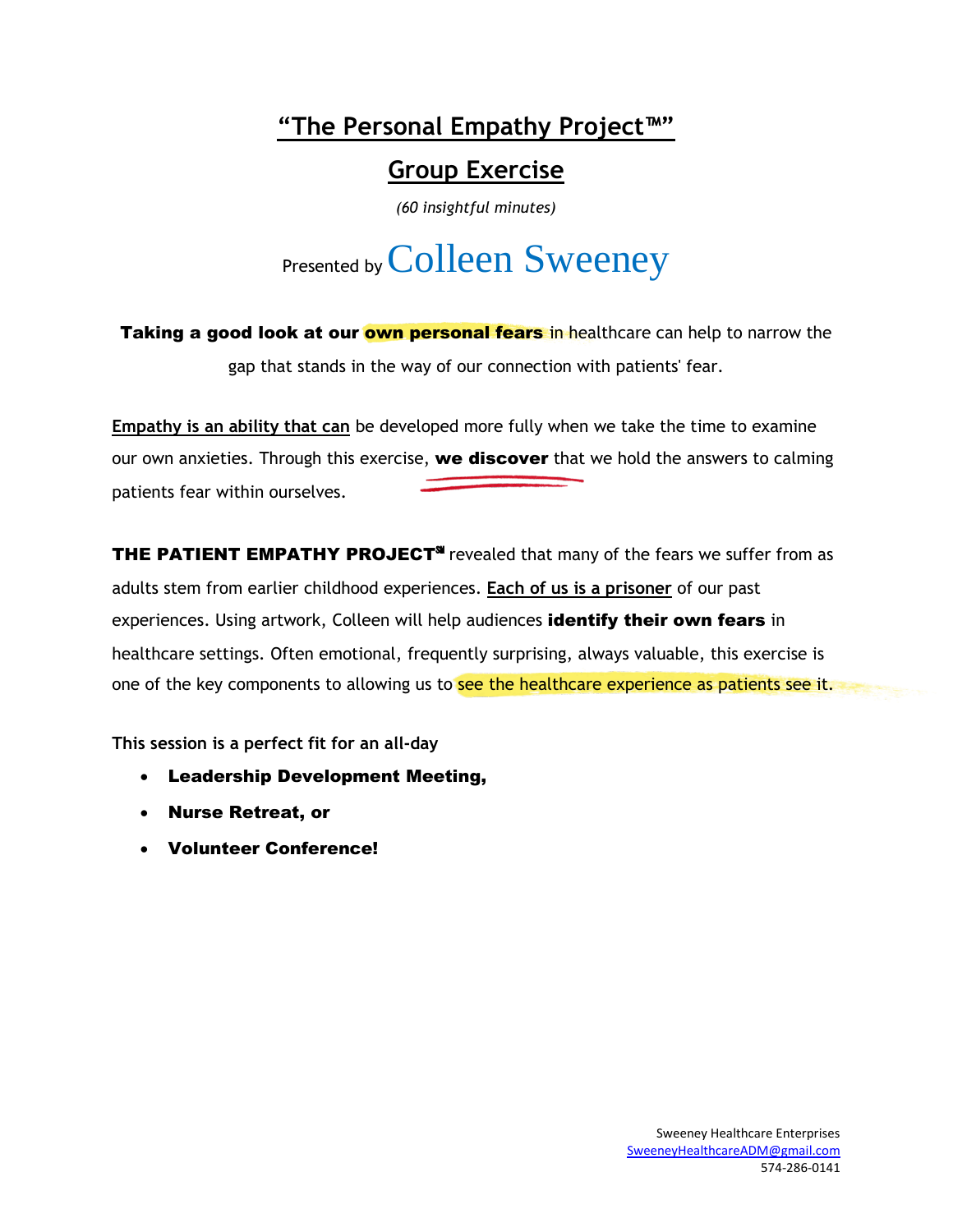# **The "Patient Experience Workshop"**

Presented by Colleen Sweeney

(designed to follow Colleen's Empathy Exercise)

*"After 30-plus years in healthcare, and attending literally hundreds of programs, Colleen's workshop had more IMPACT and created more results than all the other programs combined! Colleen's workshop cuts straight to the core. She quickly identifies the problem and shows us how to fix it. Absolutely brilliant!"*

As we all know, it's so easy to get caught up in our day-to-day routines – meds, reports, regulations, emergencies, orders and on and on… In the process, we lose sight and perspective of what got us here in the first place – that we're…

#### Committed to caring and helping our patients.

PEOPLE – our patients – are what truly make the difference in our CAHPS scores and patient satisfaction metrics. And ultimately, it's those very same people who fulfill our hearts and our souls!

As Maya Angelou said: "I've learned that people will forget what you said, people will forget what you did, but… people will never forget how you made them feel."

In Colleen's keynote, she identifies the *"One Question"* that we can all ask our patients to completely transform their healthcare experience.

> "In this workshop, Colleen goes much deeper, brilliantly putting the patient gowns on us, helping us understand the "patient perspective".

She helps us identify and understand their greatest fears and concerns. She shares her tool, the "Sweeney Hierarchy of Patient Needs", designed to answer the ultimate question –

#### What business are you REALLY in?

Sweeney Healthcare Enterprises [SweeneyHealthcareADM@gmail.com](mailto:SweeneyHealthcareADM@gmail.com) 574-286-0141